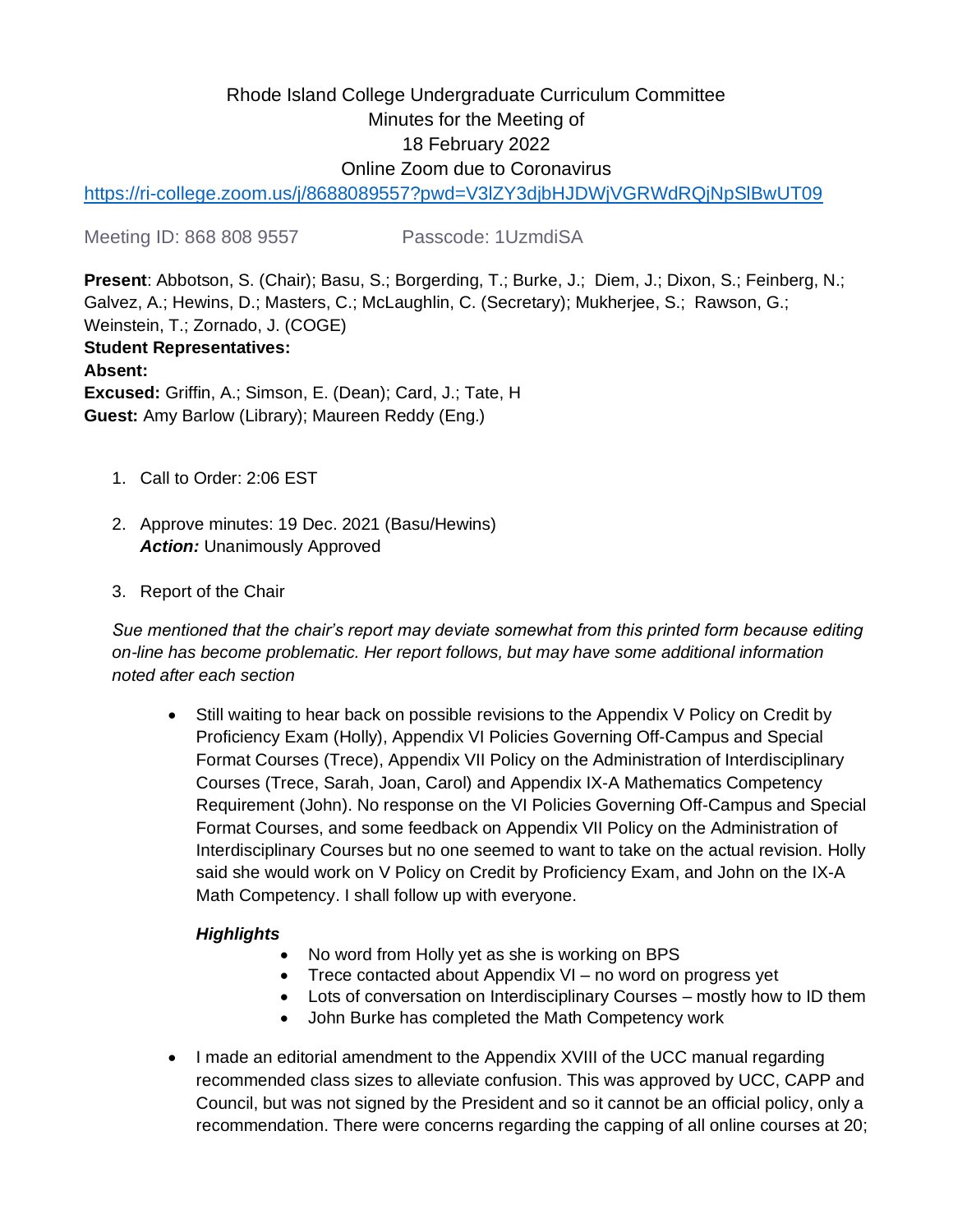this makes sense for some online courses (such as ones that create a lot of writing that needs individual feedback, but not all online courses run this way).

- This is being pursued again
- **•** President Sanchez did not sign off and did not explain the reason(s) nor not sending forward
- This was approved by Council
- No news yet on who will be the point person for transfer agreements but I am continuing to collect responses from several programs, including some specific updates needed to be done to make existing JAA/2+2s current.
	- Sara Riley is the point person who coordinates JAA
	- **•** She is meeting with RIC and URI to explain the how the revised CCRI Gen Eds will impact JAA.
	- She is sending info to RIC chairs looking for feedback
	- She will be invited to our next March meeting
- Writing Board
	- How do WID statements get edited or updated?
	- **.** Mike Michaud was the contact and still may be used as a resource to answer questions
	- He shepherded the WID statements to COGE and then forwarded to Karen Rubino to post
	- **•** There may be funding for WB summer programs
	- Possible funding for WB next year ... maybe!
- Should have the deletions proposal ready for the March agenda—just waiting on signatures.
- 4. Monthly Reports (No Writing Board this year)
	- COGE Full report can be found at: [http://www.ric.edu/department](http://www.ric.edu/department-directory/undergraduate-curriculum-committee/curriculum-committee-reports)[directory/undergraduate-curriculum-committee/curriculum-committee-reports](http://www.ric.edu/department-directory/undergraduate-curriculum-committee/curriculum-committee-reports)
	- *General Education Task Force update*: in consultation with COGE Chair, the provost asked Karen Almeida to chair an ad hoc General Education committee for the spring term and Karen accepted. Other names were offered by COGE to the provost for consideration.
	- COGE agreed that the task force would study general education in order to make a decision on how best to move forward with the process--the decision has not yet been made to re-vamp gen ed.
	- The ad hoc committee will complete the work COGE has begun over the past 18 months in order to make a final recommendation about General Education review that COGE then then take up.
	- *Student Survey Data Report*: part 1. Stephanie Costa and Jesse Capece offered some data analysis of the report.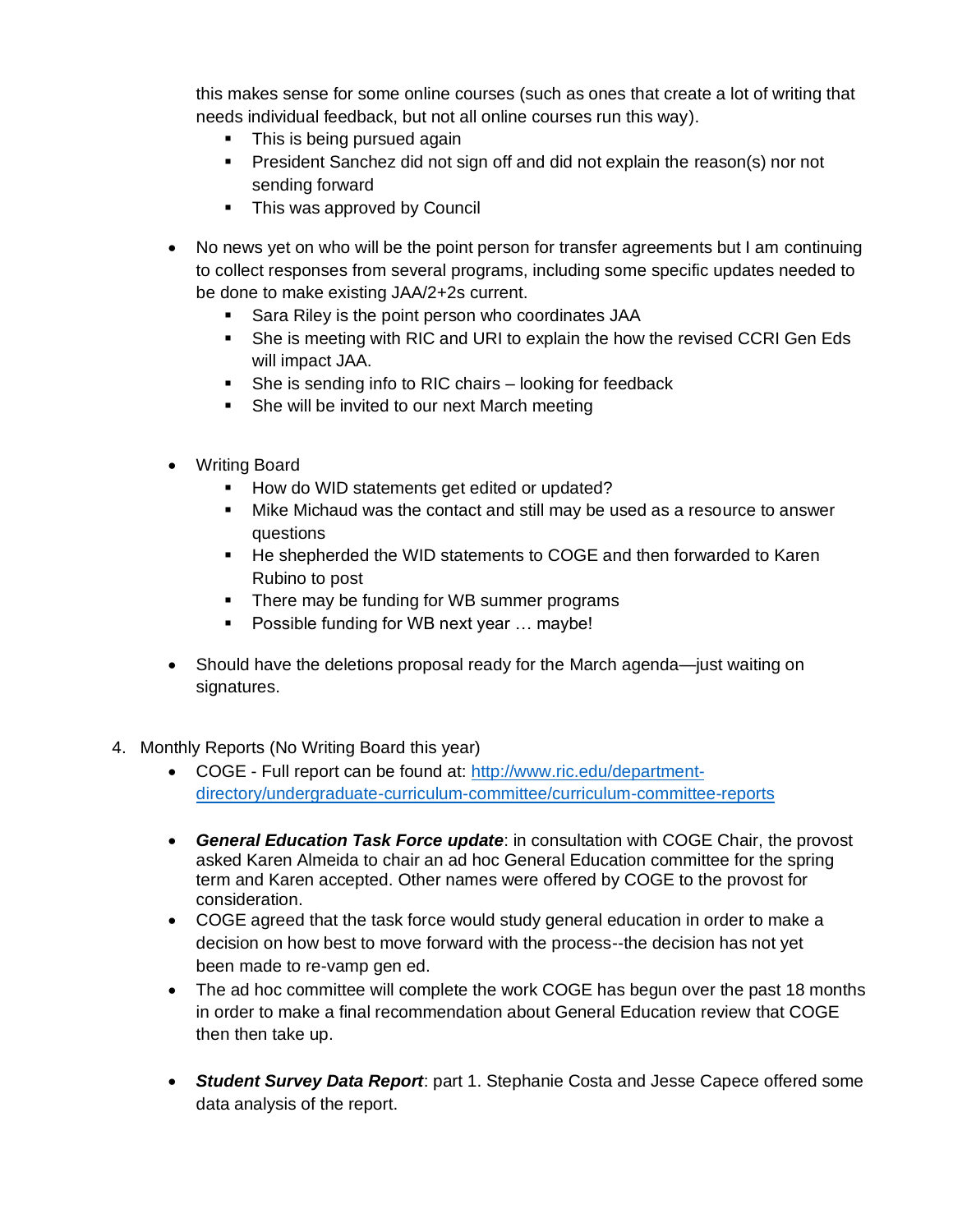#### 5. New Business

### *Medical Imaging*

## *Motion to Bundle and Approve 21-22-017 – 21-22-023* (Galvez/Hewins)

- 21-22-017 Approve a new Medical Imaging major program in Vascular Interventional Radiology (VIR). Similar to the current Certified RT Computed Tomography major, students applying will be bringing in 60 transfer credits in the form of a Radiologic Technology Certification that they will have completed at CCRI. The credits for this certification will include several transferrable General Education courses and some of the required cognates for the RIC program, and so, although the VIR program total is 101, students will be able to complete this and their Gen Ed. Program within 120 credits. The program will include several new courses in Vascular Interventional Radiology that will be required.
- 21-22-018 Approve a 17 credit CUS in Vascular Interventional Radiology (VIR). The program above will include several new courses in Vascular Interventional Radiology, which can also be taken by majors in other Medical Imaging fields to extend their capabilities with additional certification.
- 21-22-019 Approve a required 3 credit course VIR 300 Principles of Vascular Interventional Radiography for use in the VIR program and CUS.
- 21-22-020 Approve a required 3 credit course VIR 301 Procedures I for use in the VIR program and CUS.
- 21-22-021 Approve a required 4 credit course VIR 302 Procedures II for use in the VIR program and CUS.
- 21-22-022 Approve a required 3 credit course VIR 303 Clinical Education I for use in the VIR program and CUS.
- 21-22-023 Approve a required 4 credit course VIR 304 Clinical Education II for use in the VIR program and CUS.

*Discussion:* The various programs are taught by specialists at Lifespan. RIC does not have the equipment to provide the learning experiences. However, RIC receives 20% of the tuition with no overhead. Lifespan relies on RIC to supply the Gen Eds and missing science courses to complete the BS. RIC also provides the necessary accreditation status to offer this program.

# *Action: Approved Unanimously*

# *English*

#### *Motion to Approve 21-22-024* (Burke/Basu)

• 21-22-024 Approve the creation of a 1 credit course ENGL 203 Career Readiness for Humanities Majors, which can be taken as an elective by anyone, but is specifically geared toward the use of skills generated in majors in the Humanities. It will be offered annually and be graded S/U.

# *Discussion:*

• Larger effort by the English Department to define the skills necessary for an English major in particular to enter many occupations, but will be broad enough to assist anyone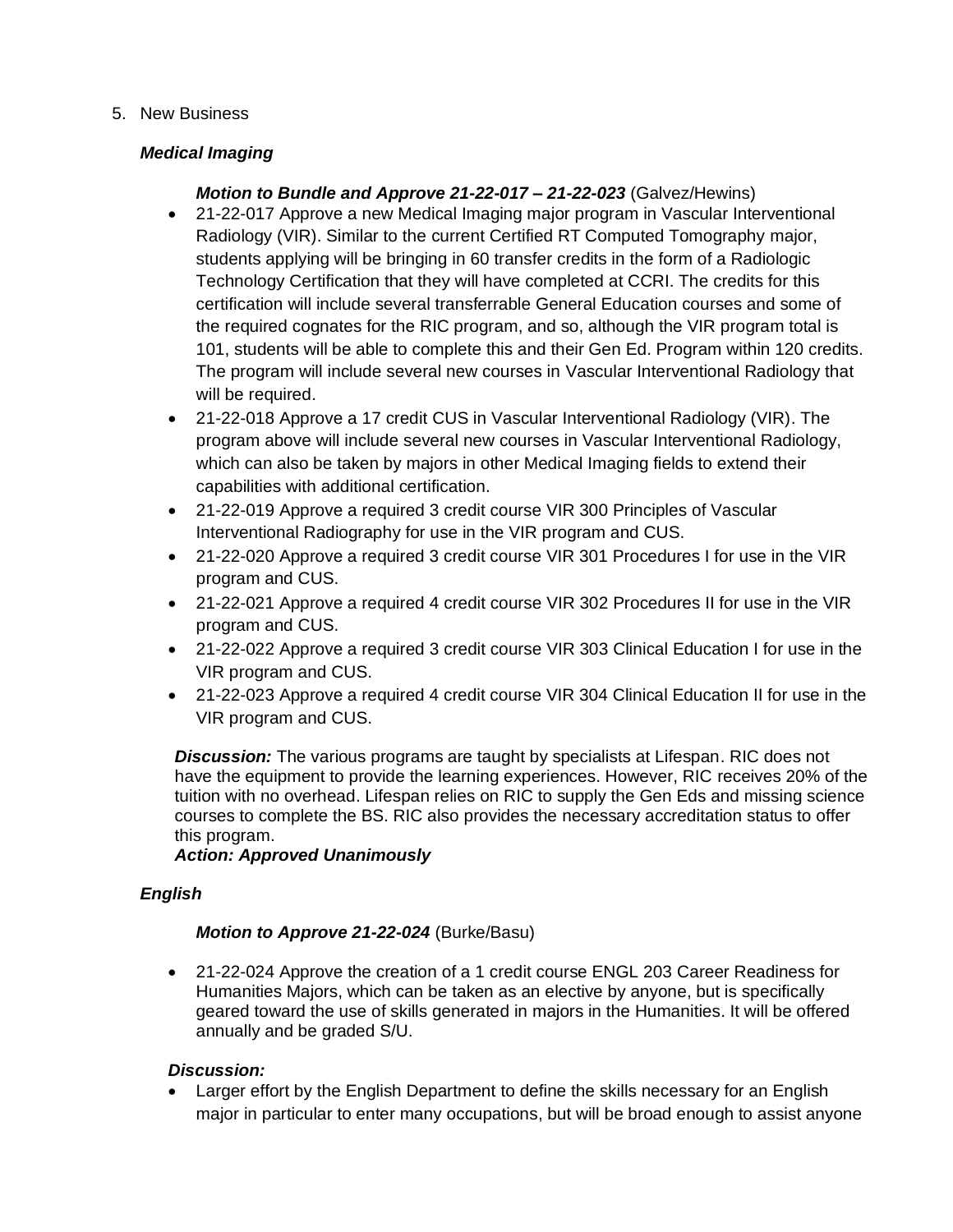in a humanities discipline and other humanities' departments have been notified about the course.

- Ball State model works really well due to concrete career readiness initiatives
- ENG 203 will introduce students to the joy of being an English or other Humanities major and document the skills necessary for a clear path to enter the workforce.
- Brandon Hawk will pilot this, if approved, in Fall 2022.
- Need to do this before Senior Year. *Action: Approved Unanimously*
- 6. Any Other Business

Accessing Current Documents:

To access the UCC Documents, click on this link



• Continuing to check in on visibility of WID statements, Academic Rhode Maps and Program outcomes/learning goals for every program for those not yet having reported, but also to see if there has been any follow up if things were found to be missing. Also, checking the current accuracy of JAA and 2+2 agreements.

NOTE: Due to uncertainty as to who is currently tracking any of these and making sure they get updated, just let us know initially if they are correct or not, so we at least have a list of what needs to be done. Also, if you hear of anyone having created a new 2+2, tell them to hold on to it for the time being until we work out who will be the point person on these. Also, be sure that the counterpart department chair at CCRI has been consulted on these agreements so that we are sure they are accurate from both sides.

#### **Constituencies: (Nov. feedback in red, Dec. in green, Feb. in blue). \*\*need report**

Galvez: Art, Communication, Film Studies ALL THERE FOR ALL. \*\*Borgerding: Music, Theatre, and Dance will check for next meeting Abbotson: English (All three concentrations have own WID and ARMs, but share the same program/learning goals, though they are somewhat different in nature—CW is working on their own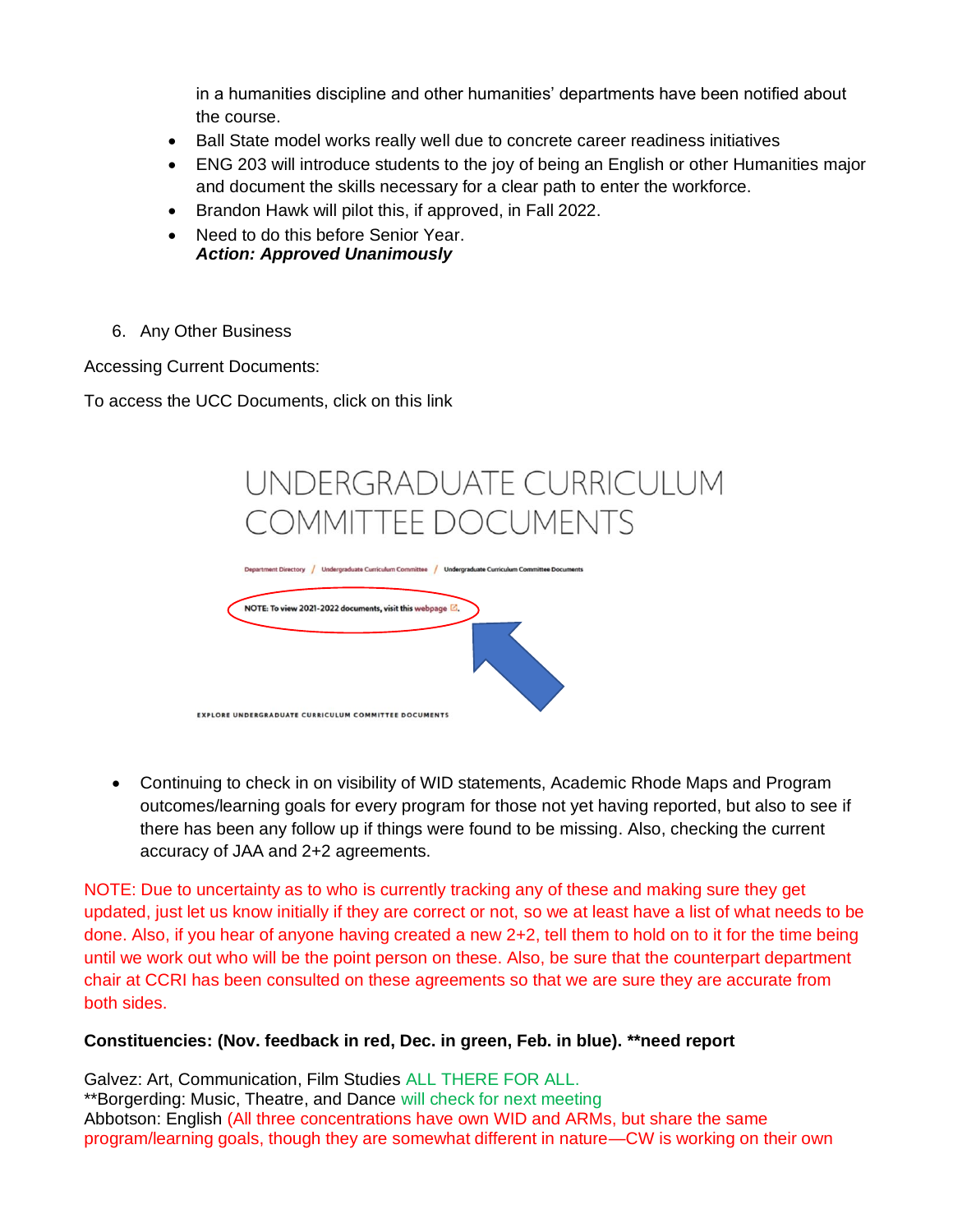goals), Modern Lang. (WID and GOALS there, but ARM for Academic Rhode Map for Concentration in Latin American Studies Missing—e-mail sent to ask why as one does exist), Liberal Studies (all there), Africana Studies (all there).

Rawson: History, Philosophy, Global Studies, Gender and Women's Studies. ALL THERE FOR ALL. Weinstein: Psychology, Anthropology, Environmental Studies, Chemical Dependency/Addiction. ALL THERE FOR ALL.

Dixon: Political Science, Geography, Public Admin, Sociology, Justice Studies. ALL THERE FOR ALL. Hewins: Biology (all there), Medical Imaging (missing WID), Health Sciences (missing WID). Burke: Computer Science and Information Systems, Math, Physics, Chemistry: ALL THERE FOR THESE FOUR. Data Science. (missing WID—one exists but unsure how to get it enacted—check with Mike),

Feinberg: Early Childhood, Elementary Ed., and Special Ed. e-mails sent, waiting to hear back. [Report submitted Jan.: All have ARMs (there was one missing from Special Ed. but it has been added—though there is an incorrect link to Ed. Studies rather than ELED—fix was requested. All have WID but none have any Program Goals/Learning Outcomes.] FSEHD program goals were collected for the NECHE report so exist—we just need to track them down and get them put onto the website.

Mukherjee: CPHP, Health and Physical Ed., Wellness and Exercise Science ALL THERE FOR ALL. \*\*McLaughlin: Secondary Ed., K-12 Education—Tech, Art, Music, and World Languages, and Youth Development (all there). Being looked into-Aside from YDEV other have missing WID and Program goals/learning outcomes. FSEHD program goals were collected for the NECHE report so exist—we just need to track them down and get them put onto the website.

Basu: Accounting, Finance, Economics, HCA, Management, Marketing ALL THERE FOR ALL. Griffin: Nursing ALL THERE.

Diem: Social Work ALL THERE.

#### **Current JAA/ 2+2 (P) plans in place:**

#### **<https://www.ritransfers.org/program-transfer-plans-2/>(2018-2019 catalog)**

#### **<https://www.ritransfers.org/jaa-ric/>(dated 2018-2019)**

Galvez: Communication (P/JAA) Look fine.

Borgerding:Theatre (JAA) Looks okay.

Abbotson: English (JAA) The JAA for English posted at RItransfers.org is not correct as it contains old course numbers no longer used, an updated version was sent in but for some reason not used and the old one was simply recycled; Modern Lang.(JAA) correct.

Rawson: History (JAA) The JAA for History posted at RItransfers.org is no longer correct, because the History major here was revised in 2019, and (2) History has a new 2+2 plan, but Elisa doesn't have it: she says Holly Shadoian does, but it is not on the website. Follow up reveals Holly does not have this, Sue will follow up with other members of the HIST department this was never actually completed due to COVID.; Philosophy (JAA) correct.

Weinstein: Psychology (P/JAA); Environmental Studies (P) Look correct. ANTH is developing one. \*\*Dixon: Political Science (JAA); Public Admin (P); Sociology (P/JAA); Justice Studies (P/JAA) Report next meeting.

Hewins: Biology (P/JAA—BA&BS) Biology is only a BS, no BA.; Health Sciences (P) CCRI courses need to be updated; Chemistry (JAA—only a BA, no BS) Working on 2+2 for Chemistry BA and BS, and Physics 2+2.

\*\*Burke: Computer Science (JAA—have both BA and BS); Computer Information Systems (P/JAA); Math (JAA)—need to check the last two.

\*\*Basu: Accounting (P/JAA) waiting to hear back; Finance (P/JAA) Both fine; Economics (P/JAA) Both fine; HCA (P) waiting to hear back; Management (P/JAA); Marketing (P/JAA)—Julie Urda sent UCC list of needed revisions for MGT and MKT-- these were passed on to Sara R. Diem: Social Work (P/JAA) Look fine.